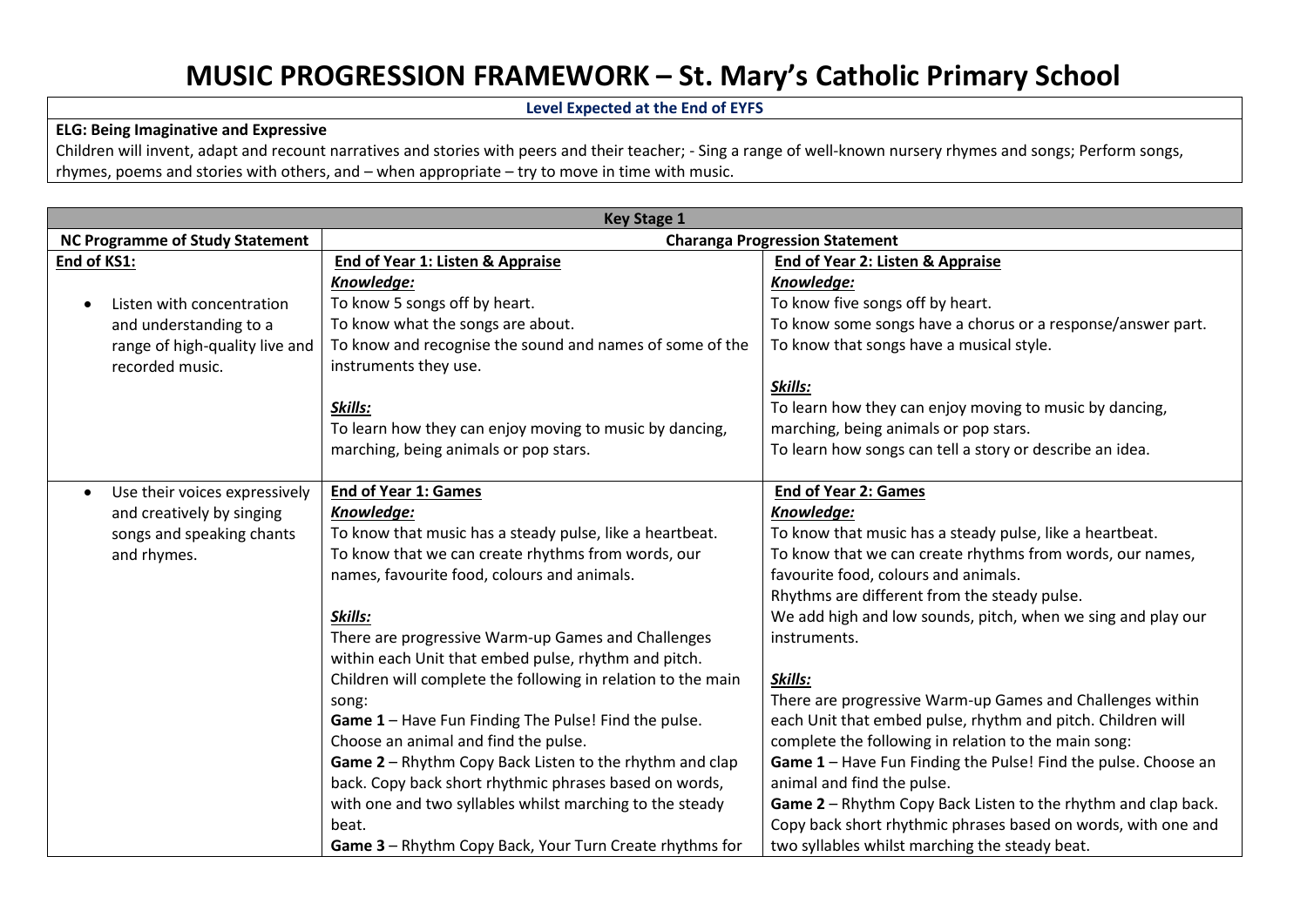|                                                                                                        | others to copy.<br>Game 4 - Pitch Copy Back and Vocal Warm-up 1 Listen and<br>sing back. Use your voices to copy back using 'la', whist<br>marching to the steady beat.<br>Game 4a - Pitch Copy Back and Vocal Warm-up 2 Listen and<br>sing back, and some different vocal warm-ups. Use your<br>voices to copy back using 'la'.                                                                                                                                                                                                                                 | Game 3 - Rhythm Copy Back, Your Turn Create rhythms for others<br>to copy.<br>Game 4 - Pitch Copy Back and Vocal Warm-up 1 Listen and sing<br>back. Use your voices to copy back using 'la', whilst marching the<br>steady beat.<br>Game 4a - Pitch Copy Back and Vocal Warm-up 2 Listen and sing<br>back, and some different vocal warm-ups. Use your voices to copy<br>back using 'la'.                                                                                                                                                                                                                            |
|--------------------------------------------------------------------------------------------------------|------------------------------------------------------------------------------------------------------------------------------------------------------------------------------------------------------------------------------------------------------------------------------------------------------------------------------------------------------------------------------------------------------------------------------------------------------------------------------------------------------------------------------------------------------------------|----------------------------------------------------------------------------------------------------------------------------------------------------------------------------------------------------------------------------------------------------------------------------------------------------------------------------------------------------------------------------------------------------------------------------------------------------------------------------------------------------------------------------------------------------------------------------------------------------------------------|
| Use their voices expressively<br>and creatively by singing<br>songs and speaking chants<br>and rhymes. | <b>End of Year 1: Singing</b><br>Knowledge:<br>To confidently sing or rap five songs from memory and sing<br>them in unison.<br>Skills:<br>Learn about voices, singing notes of different pitches (high<br>and low).<br>Learn that they can make different types of sounds with<br>their voices - you can rap or say words in rhythm.<br>Learn to start and stop singing when following a leader.                                                                                                                                                                | <b>End of Year 2: Singing</b><br>Knowledge:<br>To confidently know and sing five songs from memory.<br>To know that unison is everyone singing at the same time.<br>Songs include other ways of using the voice e.g. rapping (spoken<br>word).<br>To know why we need to warm up our voices.<br>Skills:<br>Learn about voices singing notes of different pitches (high and<br>low).<br>Learn that they can make different types of sounds with their<br>voices - you can rap (spoken word with rhythm).<br>Learn to find a comfortable singing position.<br>Learn to start and stop singing when following a leader. |
| Play tuned and untuned<br>instruments musically.                                                       | <b>End of Year 1: Playing</b><br>Knowledge:<br>Learn the names of the notes in their instrumental part from<br>memory or when written down.<br>Learn the names of the instruments they are playing.<br>Skills:<br>Treat instruments carefully and with respect.<br>Play a tuned instrumental part with the song they perform.<br>Learn to play an instrumental part that matches their<br>musical challenge, using one of the differentiated parts (a<br>one-note part, a simple part, medium part).<br>Listen to and follow musical instructions from a leader. | <b>End of Year 2: Playing</b><br>Knowledge:<br>Learn the names of the notes in their instrumental part from<br>memory or when written down.<br>Know the names of untuned percussion instruments played in<br>class.<br>Skills:<br>Treat instruments carefully and with respect.<br>Learn to play a tuned instrumental part that matches their musical<br>challenge, using one of the differentiated parts (a one-note,<br>simple or medium part).<br>Play the part in time with the steady pulse.                                                                                                                    |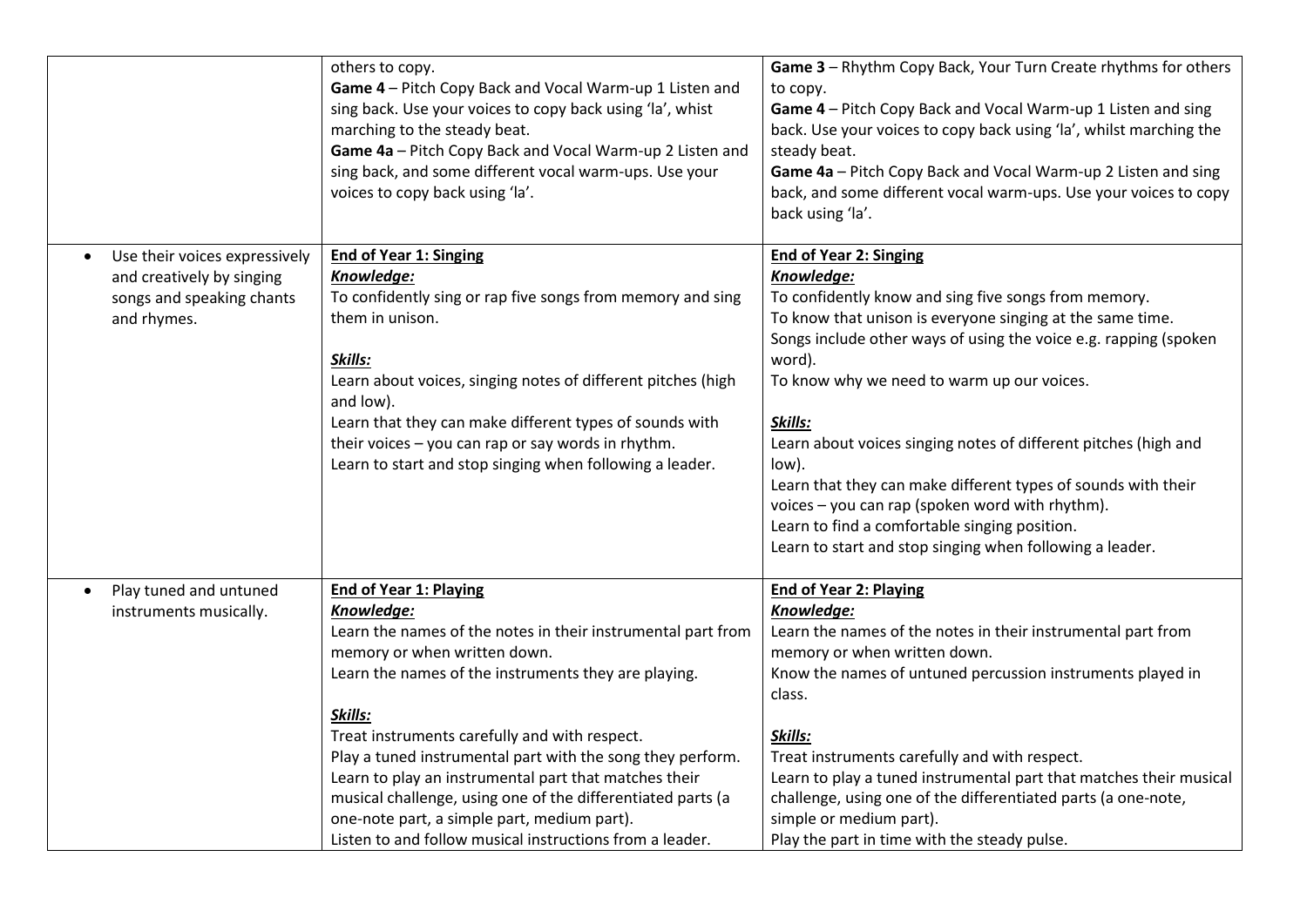|                           |                                                               | Listen to and follow musical instructions from a leader.           |
|---------------------------|---------------------------------------------------------------|--------------------------------------------------------------------|
| Experiment with, create,  | <b>End of Year 1: Improvisation</b>                           | <b>End of Year 2: Improvisation</b>                                |
| select and combine sounds | Knowledge:                                                    | Knowledge:                                                         |
| using the inter-related   | Improvisation is about making up your own tunes on the        | Improvisation is making up your own tunes on the spot.             |
| dimensions of music.      | spot.                                                         | When someone improvises, they make up their own tune that has      |
|                           | When someone improvises, they make up their own tune          | never been heard before. It is not written down and belongs to     |
|                           | that has never been heard before. It is not written down and  | them.                                                              |
|                           | belongs to them.                                              | Everyone can improvise, and you can use one or two notes.          |
|                           | Everyone can improvise!                                       |                                                                    |
|                           |                                                               | Skills:                                                            |
|                           | Skills:                                                       | Use the improvisation tracks provided. Improvise using the three   |
|                           | Use the improvisation tracks provided. Improvise using the    | challenges:                                                        |
|                           | three challenges:                                             | 1. Clap and Improvise - Listen and clap back, then listen and clap |
|                           | 1. Clap and Improvise - Listen and clap back, then listen and | your own answer (rhythms of words).                                |
|                           | clap your own answer (rhythms of words).                      | 2. Sing, Play and Improvise - Use voices and instruments, listen   |
|                           | 2. Sing, Play and Improvise - Use voices and instruments,     | and sing back, then listen and play your own answer using one or   |
|                           | listen and sing back, then listen and play your own answer    | two notes.                                                         |
|                           | using one or two notes.                                       | 3. Improvise! - Take it in turns to improvise using one or two     |
|                           | 3. Improvise! - Take it in turns to improvise using one or    | notes.                                                             |
|                           | two notes.                                                    |                                                                    |
| Experiment with, create,  | <b>End of Year 1: Composition</b>                             | End of Year 2: Composition                                         |
| select and combine sounds | Knowledge:                                                    | Knowledge:                                                         |
| using the inter-related   | Composing is like writing a story with music.                 | Composing is like writing a story with music.                      |
| dimensions of music.      | Everyone can compose.                                         | Everyone can compose.                                              |
|                           |                                                               |                                                                    |
|                           | Skills:                                                       | Skills:                                                            |
|                           | Help to create a simple melody using one, two or three        | Help create three simple melodies with the Units using one, three  |
|                           | notes.                                                        | or five different notes.                                           |
|                           | Learn how the notes of the composition can be written         | Learn how the notes of the composition can be written down and     |
|                           | down and changed if necessary.                                | changed if necessary.                                              |
|                           |                                                               |                                                                    |
|                           | <b>End of Year 1: Performance</b>                             | <b>End of Year 2: Performance</b>                                  |
|                           | Knowledge:                                                    | Knowledge:                                                         |
|                           | A performance is sharing music with other people, called an   | A performance is sharing music with an audience.                   |
|                           | audience.                                                     | A performance can be a special occasion and involve a class, a     |
|                           |                                                               | year group or a whole school.                                      |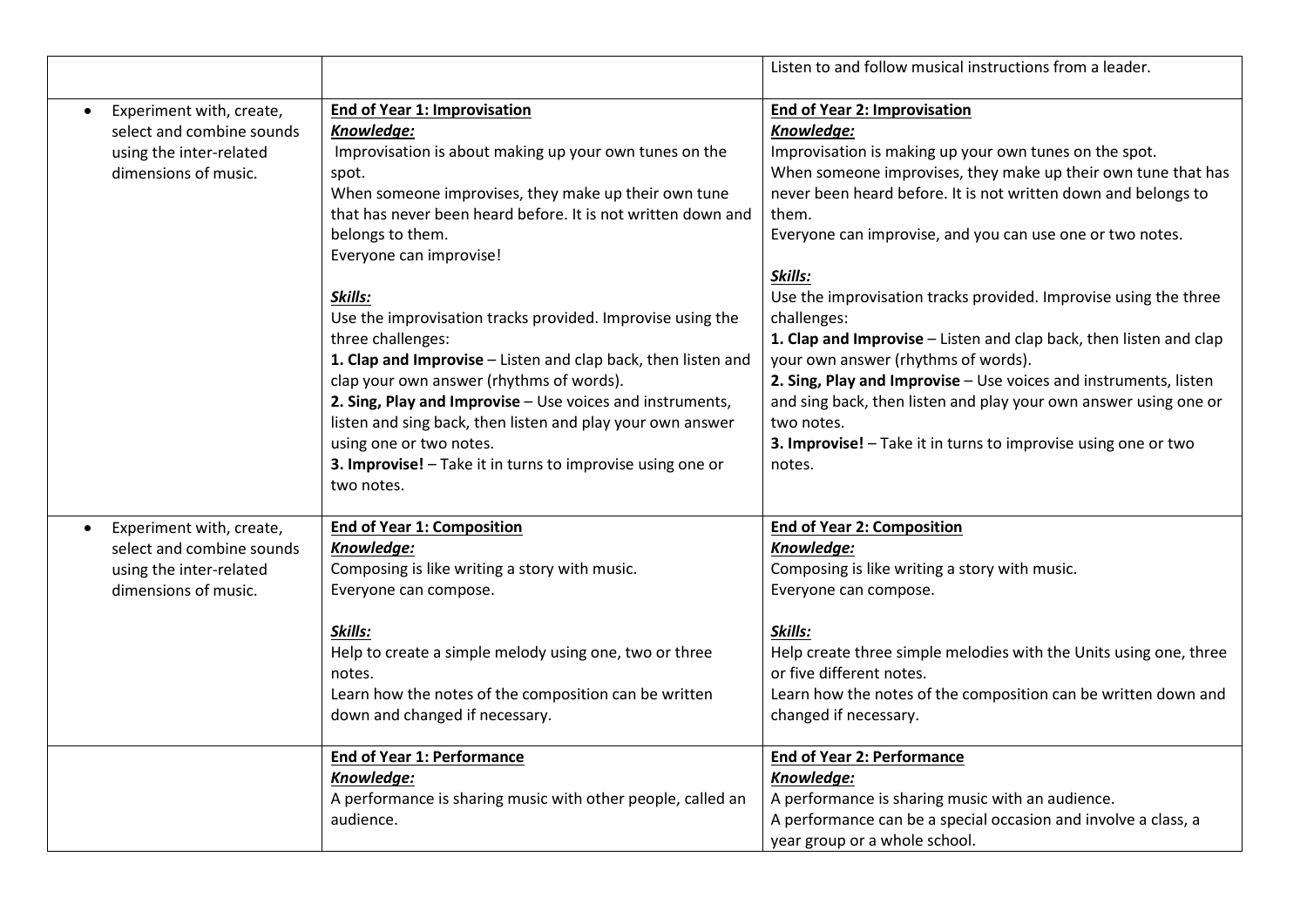| Skills:                                              | An audience can include your parents and friends.              |
|------------------------------------------------------|----------------------------------------------------------------|
| Choose a song they have learnt from the Scheme and   |                                                                |
| perform it.                                          | Skills:                                                        |
| They can add their ideas to the performance.         | Choose a song they have learnt from the Scheme and perform it. |
| Record the performance and say how they were feeling | They can add their ideas to the performance.                   |
| about it.                                            | Record the performance and say how they were feeling about it. |

| <b>Lower Key Stage 2</b>               |                                                              |                                                                     |  |
|----------------------------------------|--------------------------------------------------------------|---------------------------------------------------------------------|--|
| <b>NC Programme of Study Statement</b> | <b>Charanga Progression Statement</b>                        |                                                                     |  |
| End of KS2:                            | End of Year 3: Listen & Appraise                             | End of Year 4: Listen & Appraise                                    |  |
| Listen with attention to<br>$\bullet$  | Knowledge:                                                   | Knowledge:                                                          |  |
| detail and recall sounds with          | To know five songs from memory and who sang them or          | To know five songs from memory and who sang them or wrote           |  |
| increasing aural memory.               | wrote them.                                                  | them.                                                               |  |
|                                        | To know the style of the five songs.                         | To know the style of the five songs.                                |  |
| Appreciate and understand a            | To choose one song and be able to talk about: * Its lyrics:  | To choose one song and be able to talk about: *Some of the style    |  |
| wide range of high-quality             | what the song is about *Any musical dimensions featured in   | indicators of that song (musical characteristics that give the song |  |
| live and recorded music                | the song, and where they are used (texture, dynamics,        | its style). *The lyrics: what the song is about. *Any musical       |  |
| drawn from different                   | tempo, rhythm and pitch) *Identify the main sections of the  | dimensions featured in the song and where they are used             |  |
| traditions and from great              | song (introduction, verse, chorus etc.) *Name some of the    | (texture, dynamics, tempo, rhythm and pitch). *Identify the main    |  |
| composers and musicians.               | instruments they heard in the song.                          | sections of the song (introduction, verse, chorus etc). *Name       |  |
|                                        |                                                              | some of the instruments they heard in the song.                     |  |
|                                        | Skills:                                                      |                                                                     |  |
|                                        | To confidently identify and move to the pulse.               | Skills:                                                             |  |
|                                        | To think about what the words of a song mean.                | To confidently identify and move to the pulse.                      |  |
|                                        | To take it in turn to discuss how the song makes them feel.  | To talk about the musical dimensions working together in the Unit   |  |
|                                        | Listen carefully and respectfully to other people's thoughts | songs eg if the song gets louder in the chorus (dynamics).          |  |
|                                        | about the music.                                             | Talk about the music and how it makes them feel.                    |  |
|                                        |                                                              | Listen carefully and respectfully to other people's thoughts about  |  |
|                                        |                                                              | the music.                                                          |  |
|                                        |                                                              | When you talk try to use musical words.                             |  |
|                                        |                                                              |                                                                     |  |
| Listen with attention to<br>$\bullet$  | <b>End of Year 3: Musical Activities - Games</b>             | <b>End of Year 4: Games</b>                                         |  |
| detail and recall sounds with          | Knowledge:                                                   | Knowledge:                                                          |  |
| increasing aural memory.               | Know how to find and demonstrate the pulse.                  | Know and be able to talk about:                                     |  |
|                                        | Know the difference between pulse and rhythm.                | How pulse, rhythm and pitch work together.                          |  |
|                                        | Know how pulse, rhythm and pitch work together to create     | Pulse: Finding the pulse - the heartbeat of the music.              |  |
|                                        | a song.                                                      | Rhythm: the long and short patterns over the pulse.                 |  |
|                                        | Know that every piece of music has a pulse/steady beat.      | Know the difference between pulse and rhythm.                       |  |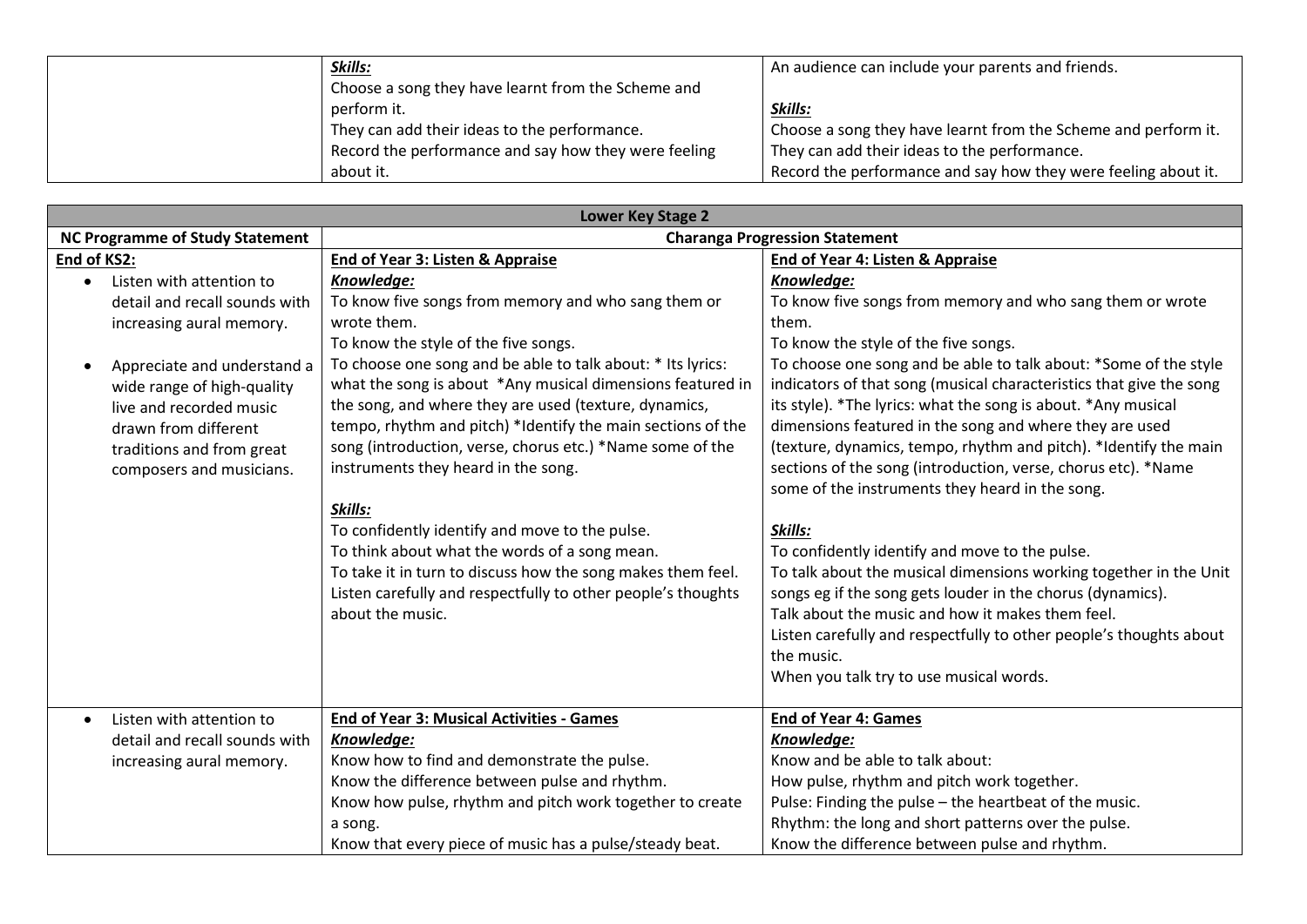|                               | Know the difference between a musical question and an                                                    | Pitch: High and low sounds that create melodies.                               |
|-------------------------------|----------------------------------------------------------------------------------------------------------|--------------------------------------------------------------------------------|
|                               | answer.                                                                                                  | How to keep the internal pulse.                                                |
|                               |                                                                                                          | Musical Leadership: creating musical ideas for the group to copy               |
|                               | Skills:                                                                                                  | or respond to                                                                  |
|                               | Using the Warm up Games tracks provided, complete the                                                    |                                                                                |
|                               | Bronze, Silver and Gold Challenges. Children will complete                                               | Skills:                                                                        |
|                               | the following in relation to the main song, using two notes:                                             | Using the Warm up Games tracks provided, complete the Bronze,                  |
|                               | 1. Find the Pulse                                                                                        | Silver and Gold Challenges. Children will complete the following in            |
|                               | 2. Rhythm Copy Back: a. Bronze: Clap and say back rhythms                                                | relation to the main song, using two notes:                                    |
|                               | b. Silver: Create your own simple rhythm patterns c. Gold:                                               | 1. Find the Pulse                                                              |
|                               | Perhaps lead the class using their simple rhythms                                                        | 2. Rhythm Copy Back: a. Bronze: Clap and say back rhythms b.                   |
|                               | 3. Pitch Copy Back Using 2 Notes a. Bronze: Copy back -                                                  | Silver: Create your own simple rhythm patterns c. Gold: Perhaps                |
|                               | 'Listen and sing back' (no notation) b. Silver: Copy back with                                           | lead the class using their simple rhythms                                      |
|                               | instruments, without then with notation c. Gold: Copy back                                               | 3. Pitch Copy Back Using 2 Notes a. Bronze: Copy back - 'Listen                |
|                               | with instruments, without and then with notation                                                         | and sing back' (no notation) b. Silver: Copy back with instruments,            |
|                               | 4. Pitch Copy Back and Vocal Warm-ups                                                                    | without then with notation c. Gold: Copy back with instruments,                |
|                               |                                                                                                          | without and then with notation                                                 |
|                               |                                                                                                          | 4. Pitch Copy Back and Vocal Warm-ups                                          |
|                               |                                                                                                          |                                                                                |
|                               |                                                                                                          |                                                                                |
|                               |                                                                                                          |                                                                                |
| Pupils should be taught to    | <b>End of Year 3: Musical Activities - Singing</b>                                                       | <b>End of Year 4: Singing</b>                                                  |
| sing and play musically with  | Knowledge:                                                                                               | Knowledge:                                                                     |
| increasing confidence and     | To know and be able to talk about:                                                                       | To know and be able to talk about:                                             |
| control.                      | Singing in a group can be called a choir.                                                                | Singing in a group can be called a choir.                                      |
|                               | Leader or conductor: A person who the choir or group                                                     | Leader or conductor: A person who the choir or group follow.                   |
| Play and perform in solo and  | follow.                                                                                                  | Songs can make you feel different things e.g. happy, energetic or              |
| ensemble contexts, using      | Songs can make you feel different things e.g. happy,                                                     | sad.                                                                           |
| their voices and playing      | energetic or sad.                                                                                        | Singing as part of an ensemble or large group is fun, but that you             |
| musical instruments with      | Singing as part of an ensemble or large group is fun, but that                                           | must listen to each other.                                                     |
| increasing accuracy, fluency, | you must listen to each other.                                                                           | Texture: How a solo singer makes a thinner texture than a large                |
| control and expression.       | To know why you must warm up your voice                                                                  | group.                                                                         |
|                               |                                                                                                          | To know why you must warm up your voice                                        |
|                               | Skills:                                                                                                  |                                                                                |
|                               | To sing in unison and in simple two-parts.                                                               | Skills:                                                                        |
|                               | To demonstrate a good singing posture.                                                                   | To sing in unison and in simple two-parts.                                     |
|                               | To follow a leader when singing.                                                                         | To demonstrate a good singing posture.                                         |
|                               | To enjoy exploring singing solo.                                                                         | To follow a leader when singing.                                               |
|                               | To sing with awareness of being 'in tune'.<br>To have an awareness of the pulse internally when singing. | To enjoy exploring singing solo.<br>To sing with awareness of being 'in tune'. |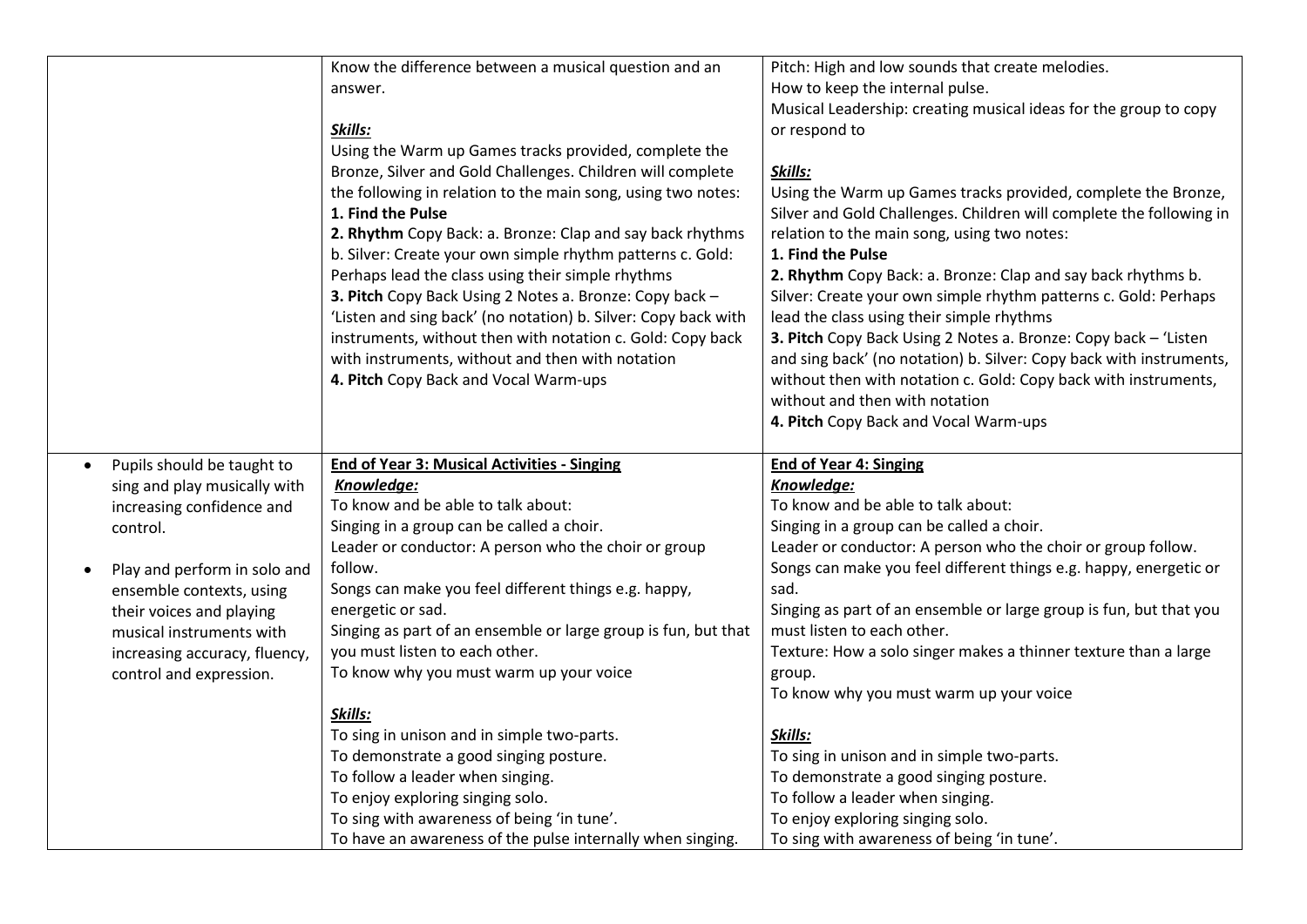|           |                               |                                                                           | To rejoin the song if lost.                                          |
|-----------|-------------------------------|---------------------------------------------------------------------------|----------------------------------------------------------------------|
|           |                               |                                                                           | To listen to the group when singing.                                 |
| $\bullet$ | Pupils should be taught to    | <b>End of Year 3: Musical Activities - Playing Instruments</b>            | <b>End of Year 4: Playing</b>                                        |
|           | sing and play musically with  | Knowledge:                                                                | Knowledge:                                                           |
|           | increasing confidence and     | To know and be able to talk about:                                        | To know and be able to talk about:                                   |
|           | control.                      | The instruments used in class (a glockenspiel, a recorder)                | The instruments used in class (a glockenspiel, recorder or           |
|           |                               |                                                                           | xylophone).                                                          |
| $\bullet$ | Play and perform in solo and  | Skills:                                                                   | Other instruments they might play or be played in a band or          |
|           | ensemble contexts, using      | To treat instruments carefully and with respect.                          | orchestra or by their friends                                        |
|           | their voices and playing      | Play any one, or all of four, differentiated parts on a tuned             |                                                                      |
|           | musical instruments with      | instrument - a one-note, simple or medium part or the                     | Skills:                                                              |
|           | increasing accuracy, fluency, | melody of the song) from memory or using notation.                        | To treat instruments carefully and with respect.                     |
|           | control and expression.       | To rehearse and perform their part within the context of the              | Play any one, or all four, differentiated parts on a tuned           |
|           |                               | Unit song.<br>To listen to and follow musical instructions from a leader. | instrument - a one-note, simple or medium part or the melody of      |
|           |                               |                                                                           | the song from memory or using notation.                              |
|           |                               |                                                                           | To rehearse and perform their part within the context of the Unit    |
|           |                               |                                                                           | song.<br>To listen to and follow musical instructions from a leader. |
|           |                               |                                                                           | To experience leading the playing by making sure everyone plays      |
|           |                               |                                                                           | in the playing section of the song.                                  |
|           |                               |                                                                           |                                                                      |
| $\bullet$ | Improvise and compose         | <b>End of Year 3: Musical Activities - Improvisation</b>                  | <b>End of Year 4: Improvisation</b>                                  |
|           | music for a range of          | Knowledge:                                                                | Knowledge:                                                           |
|           | purposes using the inter-     | To know and be able to talk about improvisation:                          | To know and be able to talk about improvisation:                     |
|           | related dimensions of music.  | Improvisation is making up your own tunes on the spot.                    | Improvisation is making up your own tunes on the spot.               |
|           |                               | When someone improvises, they make up their own tune                      | When someone improvises, they make up their own tune that has        |
|           |                               | that has never been heard before. It is not written down and              | never been heard before. It is not written down and belongs to       |
|           |                               | belongs to them                                                           | them.                                                                |
|           |                               | To know that using one or two notes confidently is better                 | To know that using one or two notes confidently is better than       |
|           |                               | than using five                                                           | using five.                                                          |
|           |                               | To know that if you improvise using the notes you are given,              | To know that if you improvise using the notes you are given, you     |
|           |                               | you cannot make a mistake                                                 | cannot make a mistake.                                               |
|           |                               |                                                                           | To know that you can use some of the riffs you have heard in the     |
|           |                               | Skills:                                                                   | Challenges in your improvisations                                    |
|           |                               | Improvise using instruments in the context of the song they               |                                                                      |
|           |                               | are learning to perform. Using the improvisation tracks                   | Skills:                                                              |
|           |                               | provided, children will complete the Bronze, Silver or Gold               | Improvise using instruments in the context of a song they are        |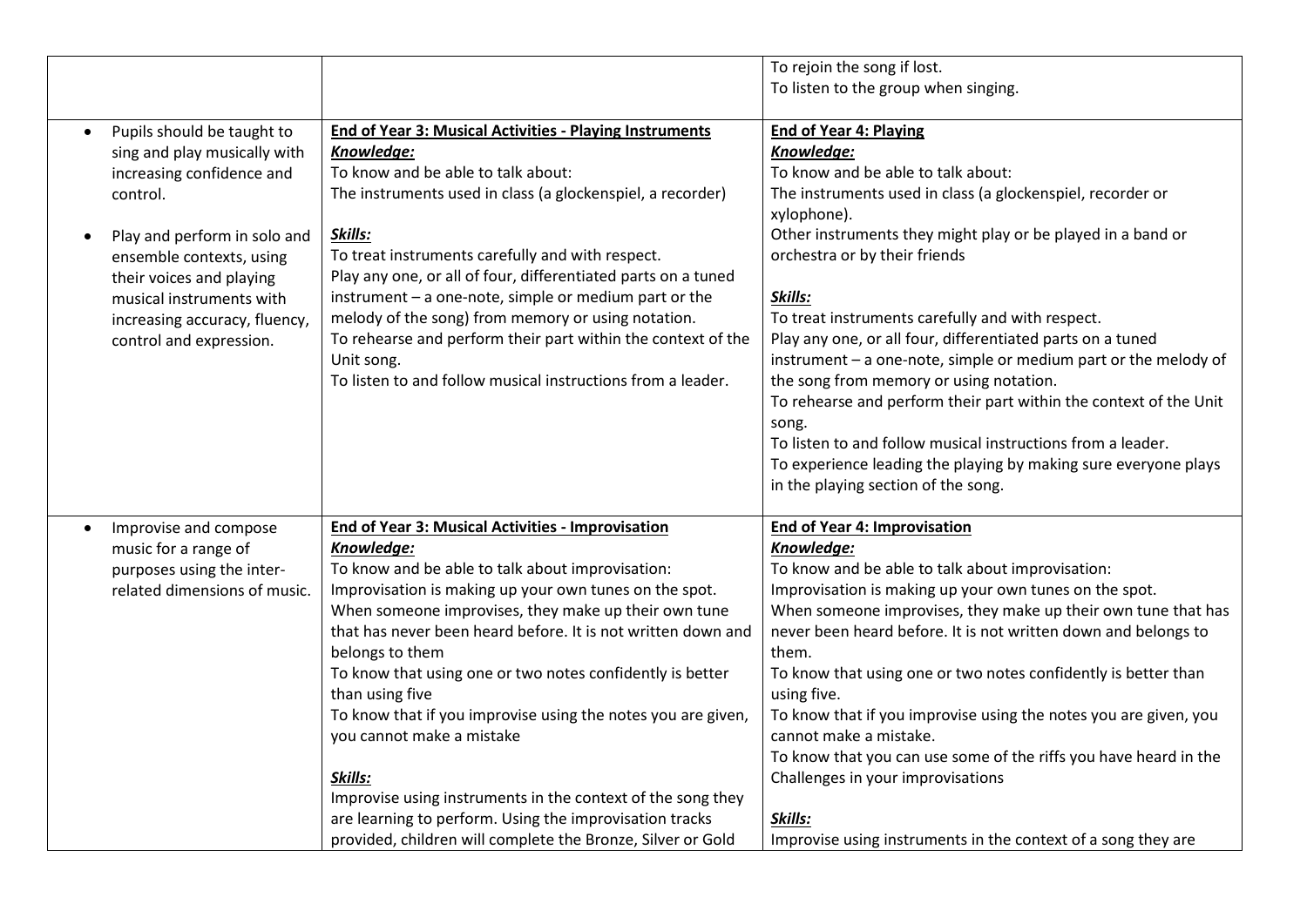|                                       | Challenges:                                                  | learning to perform. Use the improvisation tracks provided and      |
|---------------------------------------|--------------------------------------------------------------|---------------------------------------------------------------------|
|                                       | Bronze Challenge: * Copy Back - Listen and sing back * Play  | improvise using the Bronze, Silver or Gold Challenges.              |
|                                       | and Improvise - Using instruments, listen and play your own  | Bronze Challenge: * Copy Back - Listen and sing back melodic        |
|                                       | answer using one note. * Improvise! - Take it in turns to    | patterns * Play and Improvise - Using instruments, listen and play  |
|                                       | improvise using one note.                                    | your own answer using one note. * Improvise! - Take it in turns to  |
|                                       | Silver Challenge: * Sing, Play and Copy Back - Listen and    | improvise using one note.                                           |
|                                       | copy back using instruments, using two different notes.      | Silver Challenge: * Sing, Play and Copy Back - Listen and copy      |
|                                       | * Play and Improvise - Using your instruments, listen and    | back using instruments, using two different notes. * Play and       |
|                                       | play your own answer using one or two notes.* Improvise! -   | Improvise - Using your instruments, listen and play your own        |
|                                       | Take it in turns to improvise using one or two notes.        | answer using one or two notes. * Improvise! - Take it in turns to   |
|                                       | Gold Challenge: * Sing, Play and Copy Back - Listen and copy | improvise using one or two notes.                                   |
|                                       | back using instruments, two different notes. * Play and      | Gold Challenge: * Sing, Play and Copy Back - Listen and copy back   |
|                                       | Improvise - Using your instruments, listen and play your     | using instruments, two different notes. * Play and Improvise -      |
|                                       | own answer using two different notes. * Improvise! - Take it | Using your instruments, listen and play your own answer using       |
|                                       | in turns to improvise using three different notes.           | two different notes. * Improvise! - Take it in turns to improvise   |
|                                       |                                                              | using three different notes.                                        |
|                                       |                                                              |                                                                     |
| Pupils should develop an<br>$\bullet$ | <b>End of Year 3: Musical Activities - Composition</b>       | <b>End of Year 4: Composition</b>                                   |
| understanding of musical              | Knowledge:                                                   | Knowledge:                                                          |
| composition, organising and           | To know and be able to talk about:                           | To know and be able to talk about:                                  |
| manipulating ideas within             | A composition: music that is created by you and kept in      | A composition: music that is created by you and kept in some way.   |
| musical structures and                | some way. It's like writing a story. It can be played or     | It's like writing a story. It can be played or performed again to   |
| reproducing sounds from               | performed again to your friends.                             | your friends.                                                       |
| aural memory.                         | Different ways of recording compositions (letter names,      | Different ways of recording compositions (letter names, symbols,    |
|                                       | symbols, audio etc.)                                         | audio etc.)                                                         |
| Improvise and compose<br>$\bullet$    |                                                              |                                                                     |
| music for a range of                  | Skills:                                                      | Skills:                                                             |
| purposes using the inter-             | Help create at least one simple melody using one, three or   | Help create at least one simple melody using one, three or all five |
| related dimensions of music.          | five different notes.                                        | different notes.                                                    |
|                                       | Plan and create a section of music that can be performed     | Plan and create a section of music that can be performed within     |
| Use and understand staff              | within the context of the unit song.                         | the context of the unit song.                                       |
| and other musical notations.          | Talk about how it was created.                               | Talk about how it was created.                                      |
|                                       | Listen to and reflect upon the developing composition and    | Listen to and reflect upon the developing composition and make      |
|                                       | make musical decisions about pulse, rhythm, pitch, dynamics  | musical decisions about pulse, rhythm, pitch, dynamics and          |
|                                       | and tempo.                                                   | tempo.                                                              |
|                                       | Record the composition in any way appropriate that           | Record the composition in any way appropriate that recognises       |
|                                       | recognises the connection between sound and symbol (e.g.     | the connection between sound and symbol (e.g. graphic/pictorial     |
|                                       | graphic/pictorial notation).                                 | notation).                                                          |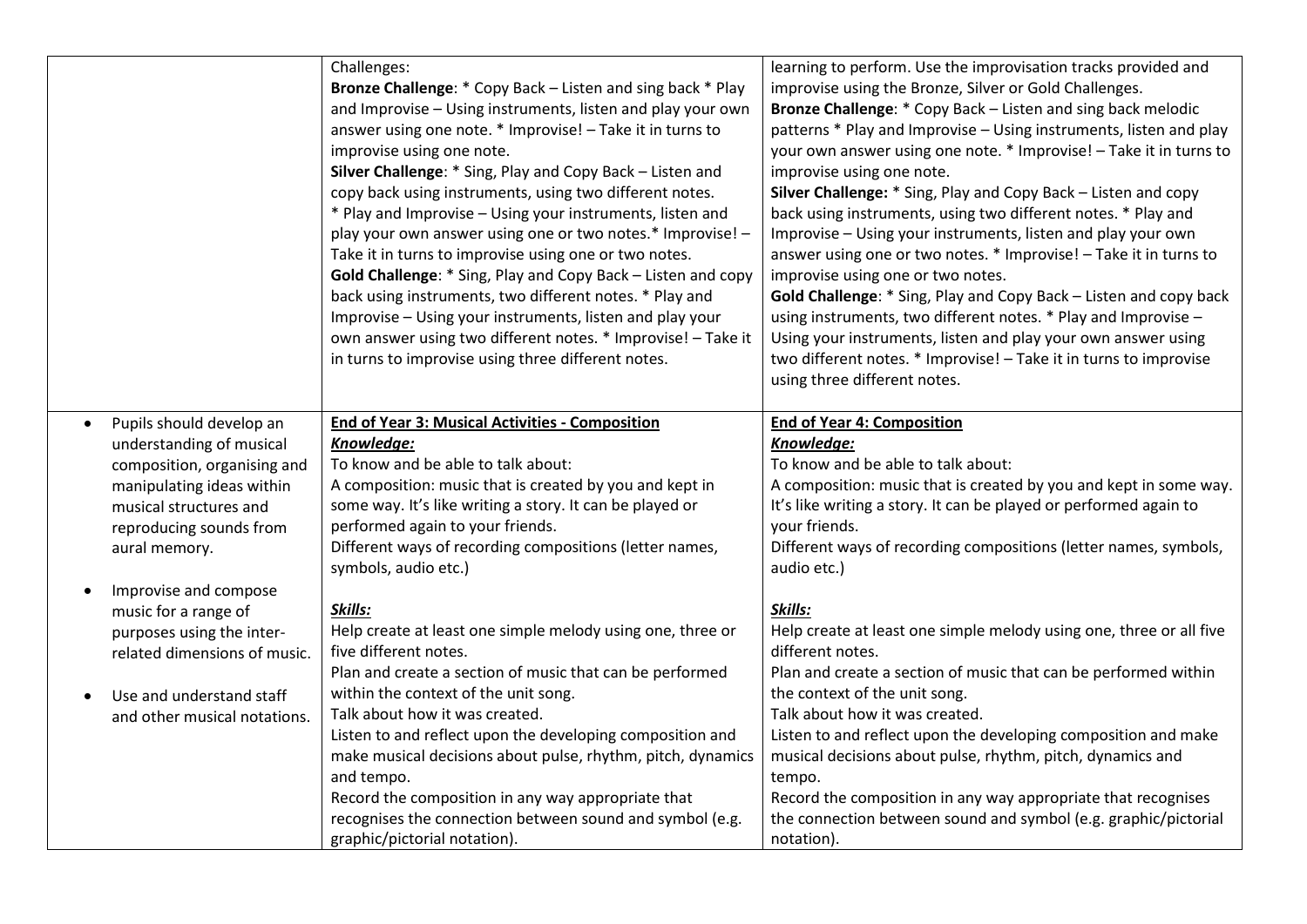| Play and perform in solo and  | <b>End of Year 3: Performance</b>                           | <b>End of Year 4: Performance</b>                                |
|-------------------------------|-------------------------------------------------------------|------------------------------------------------------------------|
| ensemble contexts, using      | Knowledge:                                                  | Knowledge:                                                       |
| their voices and playing      | To know and be able to talk about:                          | To know and be able to talk about:                               |
| musical instruments with      | Performing is sharing music with other people, an audience. | Performing is sharing music with other people, an audience.      |
| increasing accuracy, fluency, | A performance doesn't have to be a drama! It can be to one  | A performance doesn't have to be a drama! It can be to one       |
| control and expression.       | person or to each other.                                    | person or to each other.                                         |
|                               | You need to know and have planned everything that will be   | You need to know and have planned everything that will be        |
|                               | performed.                                                  | performed.                                                       |
|                               | You must sing or rap the words clearly and play with        | You must sing or rap the words clearly and play with confidence. |
|                               | confidence.                                                 | A performance can be a special occasion and involve an audience  |
|                               | A performance can be a special occasion and involve an      | including of people you don't know.                              |
|                               | audience including of people you don't know.                | It is planned and different for each occasion.                   |
|                               | It is planned and different for each occasion.              | It involves communicating feelings, thoughts and ideas about the |
|                               | It involves communicating feelings, thoughts and ideas      | song/music.                                                      |
|                               | about the song/music.                                       |                                                                  |
|                               |                                                             | Skills:                                                          |
|                               | Skills:                                                     | To choose what to perform and create a programme.                |
|                               | To choose what to perform and create a programme.           | Present a musical performance designed to capture the audience.  |
|                               | To communicate the meaning of the words and clearly         | To communicate the meaning of the words and clearly articulate   |
|                               | articulate them.                                            | them.                                                            |
|                               | To talk about the best place to be when performing and how  | To talk about the best place to be when performing and how to    |
|                               | to stand or sit.                                            | stand or sit.                                                    |
|                               | To record the performance and say how they were feeling,    | To record the performance and say how they were feeling, what    |
|                               | what they were pleased with what they would change and      | they were pleased with what they would change and why.           |
|                               | why.                                                        |                                                                  |
|                               |                                                             |                                                                  |

| <b>Upper Key Stage 2</b>               |                                                                      |                                                                       |  |
|----------------------------------------|----------------------------------------------------------------------|-----------------------------------------------------------------------|--|
| <b>NC Programme of Study Statement</b> | <b>Charanga Progression Statement</b>                                |                                                                       |  |
| End of KS2:                            | End of Year 6: Listen & Appraise<br>End of Year 5: Listen & Appraise |                                                                       |  |
|                                        | Knowledge:                                                           | Knowledge:                                                            |  |
| Listen with attention to               | To know five songs from memory, who sang or wrote them,              | To know five songs from memory, who sang or wrote them, when          |  |
| detail and recall sounds with          | when they were written and, if possible, why?                        | they were written and why?                                            |  |
| increasing aural memory.               | To know the style of the five songs and to name other songs          | To know the style of the songs and to name other songs from the       |  |
|                                        | from the Units in those styles.                                      | Units in those styles.                                                |  |
| Appreciate and understand a            | To choose two or three other songs and be able to talk               | To choose three or four other songs and be able to talk about:        |  |
| wide range of high-quality             | about: * Some of the style indicators of the songs (musical          | *The style indicators of the songs (musical characteristics that give |  |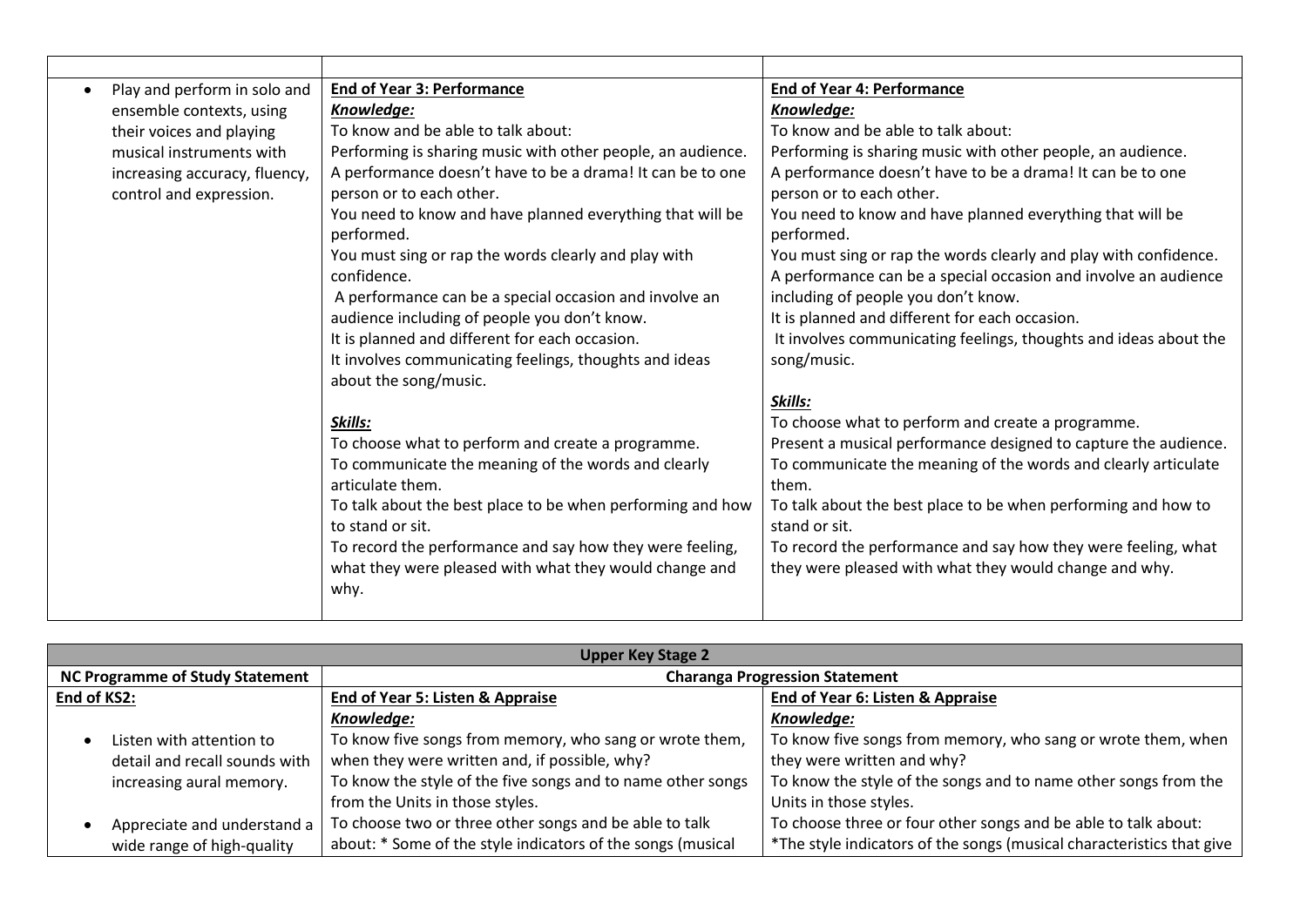|           | live and recorded music       | characteristics that give the songs their style) * The lyrics: | the songs their style) * The lyrics: what the songs are about * Any |
|-----------|-------------------------------|----------------------------------------------------------------|---------------------------------------------------------------------|
|           | drawn from different          | what the songs are about * Any musical dimensions featured     | musical dimensions featured in the songs and where they are used    |
|           | traditions and from great     | in the songs and where they are used (texture, dynamics,       | (texture, dynamics, tempo, rhythm, pitch and timbre) * Identify     |
|           | composers and musicians.      | tempo, rhythm and pitch) * Identify the main sections of the   | the structure of the songs (intro, verse, chorus etc.) * Name some  |
|           |                               | songs (intro, verse, chorus etc.) * Name some of the           | of the instruments used in the songs * The historical context of    |
|           | Develop an understanding of   | instruments they heard in the songs * The historical context   | the songs. What else was going on at this time, musically and       |
|           | the history of music.         | of the songs. What else was going on at this time?             | historically? * Know and talk about that fact that we each have a   |
|           |                               |                                                                | musical identity                                                    |
|           |                               | Skills:                                                        |                                                                     |
|           |                               | To identify and move to the pulse with ease.                   | Skills:                                                             |
|           |                               | To think about the message of songs.                           | To identify and move to the pulse with ease.                        |
|           |                               | To compare two songs in the same style, talking about what     | To think about the message of songs.                                |
|           |                               | stands out musically in each of them, their similarities and   | To compare two songs in the same style, talking about what          |
|           |                               | differences.                                                   | stands out musically in each of them, their similarities and        |
|           |                               | Listen carefully and respectfully to other people's thoughts   | differences.                                                        |
|           |                               | about the music.                                               | Listen carefully and respectfully to other people's thoughts about  |
|           |                               | When you talk try to use musical words.                        | the music.                                                          |
|           |                               | To talk about the musical dimensions working together in       | Use musical words when talking about the songs.                     |
|           |                               | the Unit songs.                                                | To talk about the musical dimensions working together in the Unit   |
|           |                               | Talk about the music and how it makes you feel.                | songs.                                                              |
|           |                               |                                                                | Talk about the music and how it makes you feel, using musical       |
|           |                               |                                                                | language to describe the music.                                     |
|           |                               |                                                                |                                                                     |
| $\bullet$ | Listen with attention to      | <b>End of Year 5: Games</b>                                    | <b>End of Year 6: Games</b>                                         |
|           | detail and recall sounds with | Knowledge:                                                     | Knowledge:                                                          |
|           | increasing aural memory.      | Know and be able to talk about:                                | Know and be able to talk about:                                     |
|           |                               | How pulse, rhythm, pitch, tempo, dynamics, texture and         | How pulse, rhythm, pitch, tempo, dynamics, texture and structure    |
|           |                               | structure work together and how they connect in a song.        | work together to create a song or music.                            |
|           |                               | How to keep the internal pulse.                                | How to keep the internal pulse.                                     |
|           |                               | Musical Leadership: creating musical ideas for the group to    | Musical Leadership: creating musical ideas for the group to copy    |
|           |                               | copy or respond to.                                            | or respond to.                                                      |
|           |                               |                                                                |                                                                     |
|           |                               | Skills:                                                        | Skills:                                                             |
|           |                               | Using the Warm up Games tracks provided, complete the          | Using the Warm up Games tracks provided, complete the Bronze,       |
|           |                               | Bronze, Silver and Gold Challenges. Children will complete     | Silver and Gold Challenges. Children will complete the following in |
|           |                               | the following in relation to the main song, using three notes: | relation to the main song, using three notes:                       |
|           |                               | Bronze Challenge *Find the pulse * Copy back rhythms           | Bronze Challenge * Find the pulse * Copy back rhythms based on      |
|           |                               | based on the words of the main song, that include              | the words of the main song, that include syncopation/off beat       |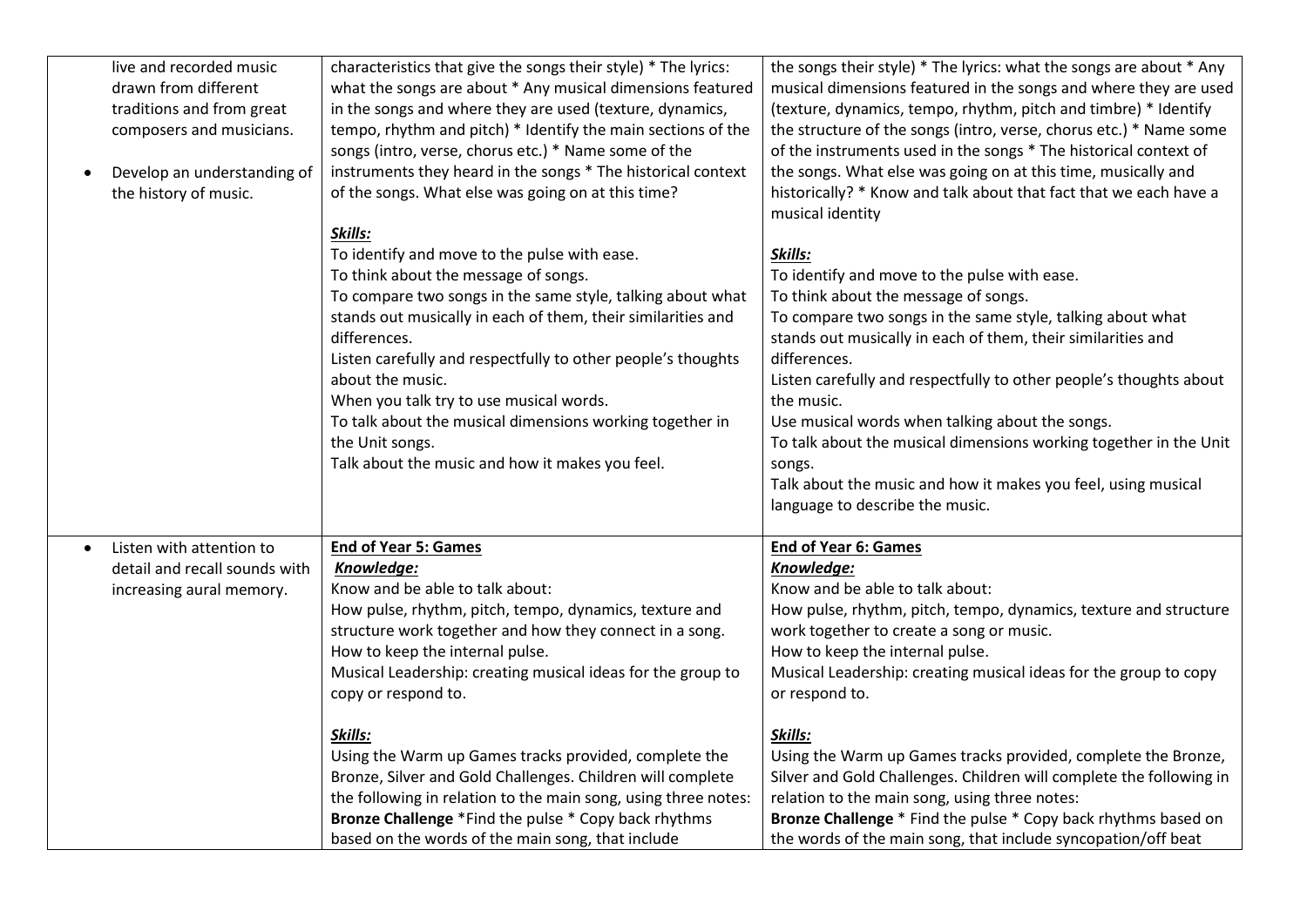|                                                                                                                                                                                                                                                                                                               | syncopation/off beat * Copy back one-note riffs using simple<br>and syncopated rhythm patterns.<br>Silver Challenge * Find the pulse * Lead the class by<br>inventing rhythms for others to copy back * Copy back two-<br>note riffs by ear and with notation * Question and answer<br>using two different notes.<br>Gold Challenge *Find the pulse * Lead the class by inventing<br>rhythms for them to copy back * Copy back three-note riffs<br>by ear and with notation * Question and answer using three<br>different notes.                                                                                                                                                                                                                                                                                                              | *Copy back one-note riffs using simple and syncopated rhythm<br>patterns<br>Silver Challenge * Find the pulse * Lead the class by inventing<br>rhythms for others to copy back * Copy back two-note riffs by ear<br>and with notation * Question and answer using two different<br>notes<br>Gold Challenge * Find the pulse * Lead the class by inventing<br>rhythms for them to copy back * Copy back three-note riffs by ear<br>and with notation * Question and answer using three different<br>notes.                                                                                                                                                                                                                                                                                                                                                              |
|---------------------------------------------------------------------------------------------------------------------------------------------------------------------------------------------------------------------------------------------------------------------------------------------------------------|------------------------------------------------------------------------------------------------------------------------------------------------------------------------------------------------------------------------------------------------------------------------------------------------------------------------------------------------------------------------------------------------------------------------------------------------------------------------------------------------------------------------------------------------------------------------------------------------------------------------------------------------------------------------------------------------------------------------------------------------------------------------------------------------------------------------------------------------|------------------------------------------------------------------------------------------------------------------------------------------------------------------------------------------------------------------------------------------------------------------------------------------------------------------------------------------------------------------------------------------------------------------------------------------------------------------------------------------------------------------------------------------------------------------------------------------------------------------------------------------------------------------------------------------------------------------------------------------------------------------------------------------------------------------------------------------------------------------------|
| Pupils should be taught to<br>$\bullet$<br>sing and play musically with<br>increasing confidence and<br>control.<br>Play and perform in solo and<br>$\bullet$<br>ensemble contexts, using<br>their voices and playing<br>musical instruments with<br>increasing accuracy, fluency,<br>control and expression. | <b>End of Year 5: Singing</b><br>Knowledge:<br>To know and confidently sing five songs and their parts from<br>memory, and to sing them with a strong internal pulse.<br>To choose a song and be able to talk about: *Its main<br>features *Singing in unison, the solo, lead vocal, backing<br>vocals or rapping * To know what the song is about and the<br>meaning of the lyrics * To know and explain the importance<br>of warming up your voice.<br>Skills:<br>To sing in unison and to sing backing vocals.<br>To enjoy exploring singing solo.<br>To listen to the group when singing.<br>To demonstrate a good singing posture.<br>To follow a leader when singing.<br>To experience rapping and solo singing.<br>To listen to each other and be aware of how you fit into the<br>group.<br>To sing with awareness of being 'in tune'. | <b>End of Year 6: Singing</b><br>Knowledge:<br>To know and confidently sing five songs and their parts from<br>memory, and to sing them with a strong internal pulse.<br>To know about the style of the songs so you can represent the<br>feeling and context to your audience<br>To choose a song and be able to talk about: * Its main features<br>* Singing in unison, the solo, lead vocal, backing vocals or rapping<br>* To know what the song is about and the meaning of the lyrics<br>* To know and explain the importance of warming up your voice<br>Skills:<br>To sing in unison and to sing backing vocals.<br>To demonstrate a good singing posture.<br>To follow a leader when singing.<br>To experience rapping and solo singing.<br>To listen to each other and be aware of how you fit into the group.<br>To sing with awareness of being 'in tune'. |
| Pupils should be taught to<br>$\bullet$<br>sing and play musically with<br>increasing confidence and<br>control.<br>Play and perform in solo and                                                                                                                                                              | <b>End of Year 5: Playing</b><br>Knowledge:<br>To know and be able to talk about:<br>Different ways of writing music down - e.g. staff notation,<br>symbols.<br>The notes C, D, E, F, G, A, B + C on the treble stave.                                                                                                                                                                                                                                                                                                                                                                                                                                                                                                                                                                                                                         | <b>End of Year 6: Playing</b><br>Knowledge:<br>To know and be able to talk about:<br>Different ways of writing music down - e.g. staff notation,<br>symbols.<br>The notes C, D, E, F, G, A, B + C on the treble stave.                                                                                                                                                                                                                                                                                                                                                                                                                                                                                                                                                                                                                                                 |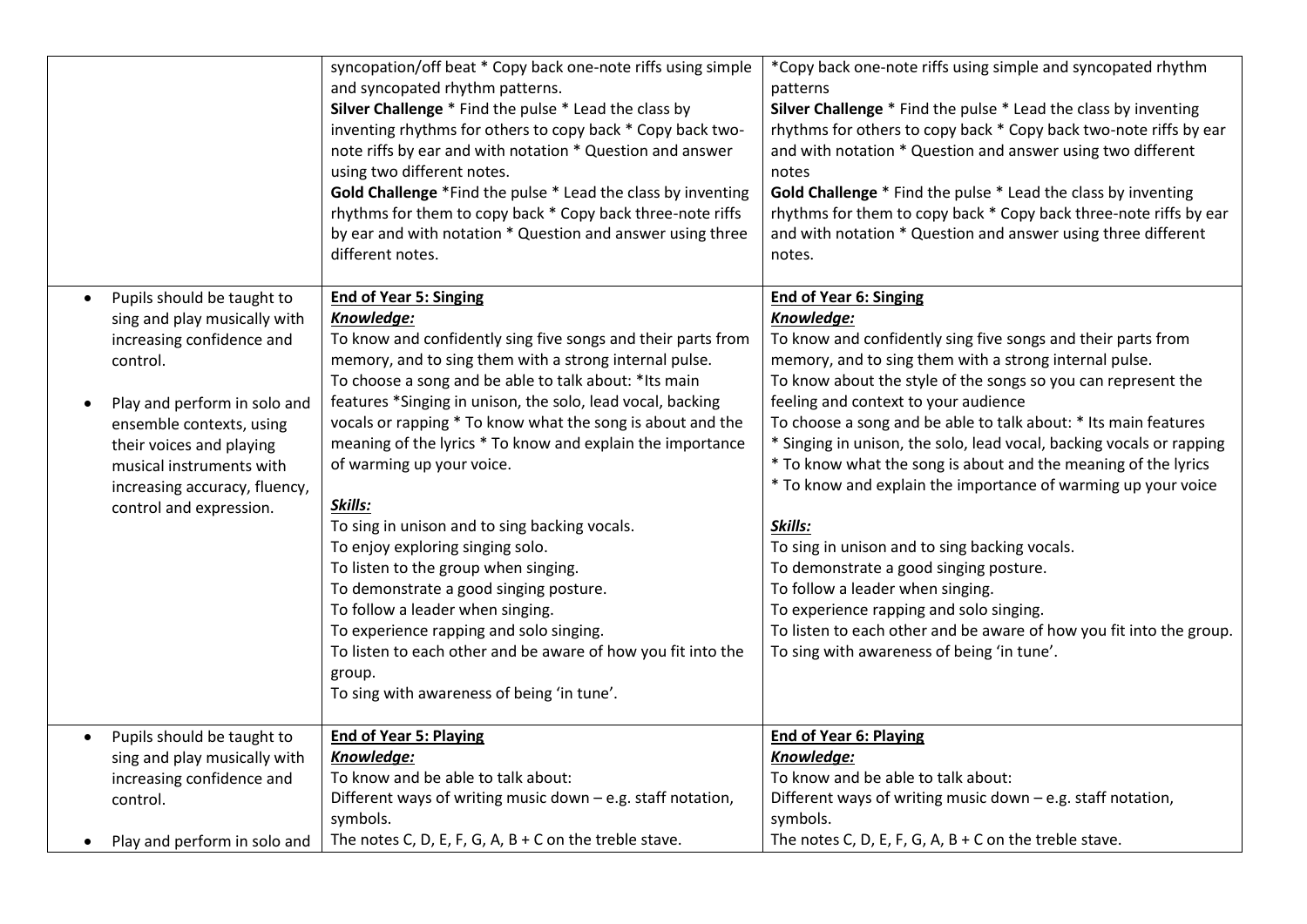| ensemble contexts, using<br>their voices and playing<br>musical instruments with<br>increasing accuracy, fluency,<br>control and expression. | The instruments they might play or be played in a band or<br>orchestra or by their friends<br>Skills:<br>Play a musical instrument with the correct technique within<br>the context of the Unit song.<br>Select and learn an instrumental part that matches their<br>musical challenge, using one of the differentiated parts - a<br>one-note, simple or medium part or the melody of the song<br>from memory or using notation.<br>To rehearse and perform their part within the context of the<br>Unit song.<br>To listen to and follow musical instructions from a leader.<br>To lead a rehearsal session.                                                                                                                                                                                                                                                                                                                                                                                                                                                    | The instruments they might play or be played in a band or<br>orchestra or by their friends<br>Skills:<br>Play a musical instrument with the correct technique within the<br>context of the Unit song.<br>Select and learn an instrumental part that matches their musical<br>challenge, using one of the differentiated parts - a one-note,<br>simple or medium part or the melody of the song from memory or<br>using notation.<br>To rehearse and perform their part within the context of the Unit<br>song.<br>To listen to and follow musical instructions from a leader.<br>To lead a rehearsal session.                                                                                                                                                                                                                                                                                                                                                                                                                                                                                                                                |
|----------------------------------------------------------------------------------------------------------------------------------------------|------------------------------------------------------------------------------------------------------------------------------------------------------------------------------------------------------------------------------------------------------------------------------------------------------------------------------------------------------------------------------------------------------------------------------------------------------------------------------------------------------------------------------------------------------------------------------------------------------------------------------------------------------------------------------------------------------------------------------------------------------------------------------------------------------------------------------------------------------------------------------------------------------------------------------------------------------------------------------------------------------------------------------------------------------------------|----------------------------------------------------------------------------------------------------------------------------------------------------------------------------------------------------------------------------------------------------------------------------------------------------------------------------------------------------------------------------------------------------------------------------------------------------------------------------------------------------------------------------------------------------------------------------------------------------------------------------------------------------------------------------------------------------------------------------------------------------------------------------------------------------------------------------------------------------------------------------------------------------------------------------------------------------------------------------------------------------------------------------------------------------------------------------------------------------------------------------------------------|
| Improvise and compose<br>music for a range of<br>purposes using the inter-<br>related dimensions of music.                                   | <b>End of Year 5: Improvisation</b><br>Knowledge:<br>To know and be able to talk about improvisation:<br>Improvisation is making up your own tunes on the spot.<br>When someone improvises, they make up their own tune<br>that has never been heard before. It is not written down and<br>belongs to them.<br>To know that using one or two notes confidently is better<br>than using five.<br>To know that if you improvise using the notes you are given,<br>you cannot make a mistake.<br>To know that you can use some of the riffs you have heard in<br>the Challenges in your improvisations.<br>To know three well-known improvising musicians.<br>Skills:<br>Improvise using instruments in the context of a song to be<br>performed. Use the improvisation tracks provided and<br>improvise using the Bronze, Silver or Gold Challenges.<br>1. Play and Copy Back * Bronze - Copy back using<br>instruments. Use one note. * Silver - Copy back using<br>instruments. Use the two notes. * Gold - Copy back using<br>instruments. Use the three notes. | <b>End of Year 6: Improvisation</b><br>Knowledge:<br>To know and be able to talk about improvisation:<br>Improvisation is making up your own tunes on the spot.<br>When someone improvises, they make up their own tune that has<br>never been heard before. It is not written down and belongs to<br>them.<br>To know that using one, two or three notes confidently is better<br>than using five.<br>To know that if you improvise using the notes you are given, you<br>cannot make a mistake.<br>To know that you can use some of the riffs and licks you have<br>learnt in the Challenges in your improvisations.<br>To know three well-known improvising musicians.<br>Skills:<br>Improvise using instruments in the context of a song to be<br>performed. Use the improvisation tracks provided and improvise<br>using the Bronze, Silver or Gold Challenges.<br>1. Play and Copy Back * Bronze - Copy back using instruments.<br>Use one note. *Silver - Copy back using instruments. Use the two<br>notes. * Gold - Copy back using instruments. Use the three notes.<br>2. Play and Improvise You will be using up to three notes: |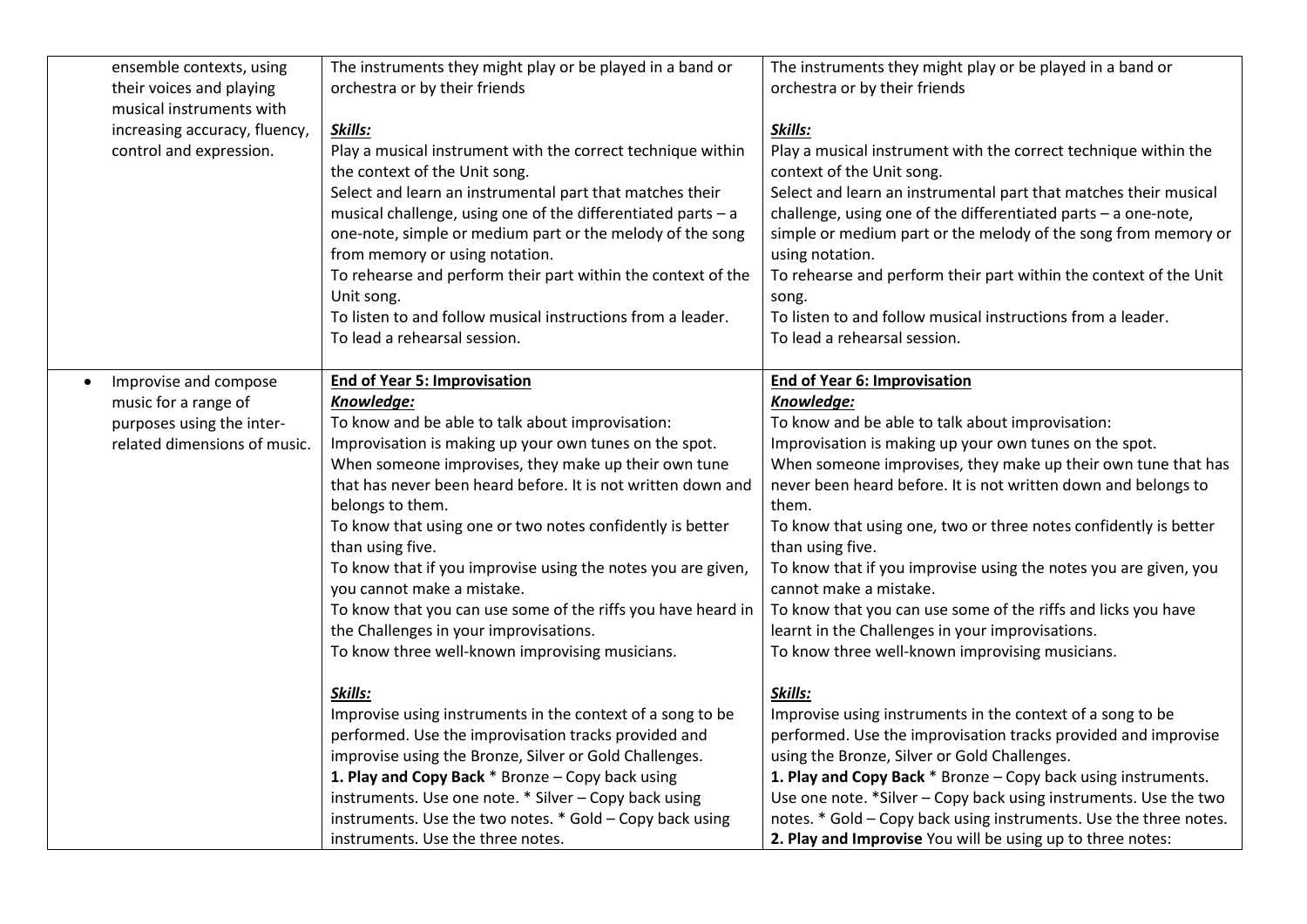|                                                                                                                                                                                                                                                                                                                                                                               | 2. Play and Improvise You will be using up to three notes:<br>*Bronze - Question and Answer using instruments. Use one<br>note in your answer. * Silver - Question and Answer using<br>instruments. Use two notes in your answer. Always start on<br>a G. * Gold - Question and Answer using instruments. Use<br>three notes in your answer. Always start on a G.<br>3. Improvisation! You will be using up to three notes. The<br>notes will be provided on-screen and in the lesson plan: *<br>Bronze - Improvise using one note. * Silver - Improvise<br>using two notes. * Gold - Improvise using three notes.<br><b>Classroom Jazz 2</b> - Improvise with a feeling for the style of<br>Bossa Nova and Swing using the notes D, E, G, $A + B$<br>(pentatonic scale/a five-note pattern)                                                                                                                                                                             | * Bronze - Question and Answer using instruments. Use one note<br>in your answer. *Silver – Question and Answer using instruments.<br>Use two notes in your answer. Always start on a G. * Gold -<br>Question and Answer using instruments. Use three notes in your<br>answer. Always start on a G.<br>3. Improvisation! You will be using up to three notes. The notes<br>will be provided on-screen and in the lesson plan: * Bronze -<br>Improvise using one note. * Silver - Improvise using two notes.<br>*Gold - Improvise using three notes.<br>Classroom Jazz 2 - Improvise with a feeling for the style of Bossa<br>Nova and Swing using the notes D, E, G, $A + B$ (pentatonic scale/a<br>five-note pattern)                                                                                                                                                                                                                                       |
|-------------------------------------------------------------------------------------------------------------------------------------------------------------------------------------------------------------------------------------------------------------------------------------------------------------------------------------------------------------------------------|--------------------------------------------------------------------------------------------------------------------------------------------------------------------------------------------------------------------------------------------------------------------------------------------------------------------------------------------------------------------------------------------------------------------------------------------------------------------------------------------------------------------------------------------------------------------------------------------------------------------------------------------------------------------------------------------------------------------------------------------------------------------------------------------------------------------------------------------------------------------------------------------------------------------------------------------------------------------------|--------------------------------------------------------------------------------------------------------------------------------------------------------------------------------------------------------------------------------------------------------------------------------------------------------------------------------------------------------------------------------------------------------------------------------------------------------------------------------------------------------------------------------------------------------------------------------------------------------------------------------------------------------------------------------------------------------------------------------------------------------------------------------------------------------------------------------------------------------------------------------------------------------------------------------------------------------------|
| Pupils should develop an<br>$\bullet$<br>understanding of musical<br>composition, organising and<br>manipulating ideas within<br>musical structures and<br>reproducing sounds from<br>aural memory.<br>Improvise and compose<br>music for a range of<br>purposes using the inter-<br>related dimensions of music.<br>Use and understand staff<br>and other musical notations. | <b>End of Year 5: Composition</b><br>Knowledge:<br>To know and be able to talk about:<br>A composition: music that is created by you and kept in<br>some way. It's like writing a story. It can be played or<br>performed again to your friends.<br>A composition has pulse, rhythm and pitch that work<br>together and are shaped by tempo, dynamics, texture and<br>structure.<br>Notation: recognise the connection between sound and<br>symbol.<br>Skills:<br>Create simple melodies using up to five different notes and<br>simple rhythms that work musically with the style of the Unit<br>song.<br>Explain the keynote or home note and the structure of the<br>melody.<br>Listen to and reflect upon the developing composition and<br>make musical decisions about how the melody connects<br>with the song.<br>Record the composition in any way appropriate that<br>recognises the connection between sound and symbol (e.g.<br>graphic/pictorial notation). | <b>End of Year 6: Composition</b><br>Knowledge:<br>To know and be able to talk about:<br>A composition: music that is created by you and kept in some way.<br>It's like writing a story. It can be played or performed again to<br>your friends.<br>A composition has pulse, rhythm and pitch that work together and<br>are shaped by tempo, dynamics, texture and structure.<br>Notation: recognise the connection between sound and symbol.<br>Skills:<br>Create simple melodies using up to five different notes and simple<br>rhythms that work musically with the style of the Unit song.<br>Explain the keynote or home note and the structure of the<br>melody.<br>Listen to and reflect upon the developing composition and make<br>musical decisions about how the melody connects with the song.<br>Record the composition in any way appropriate that recognises<br>the connection between sound and symbol (e.g. graphic/pictorial<br>notation). |